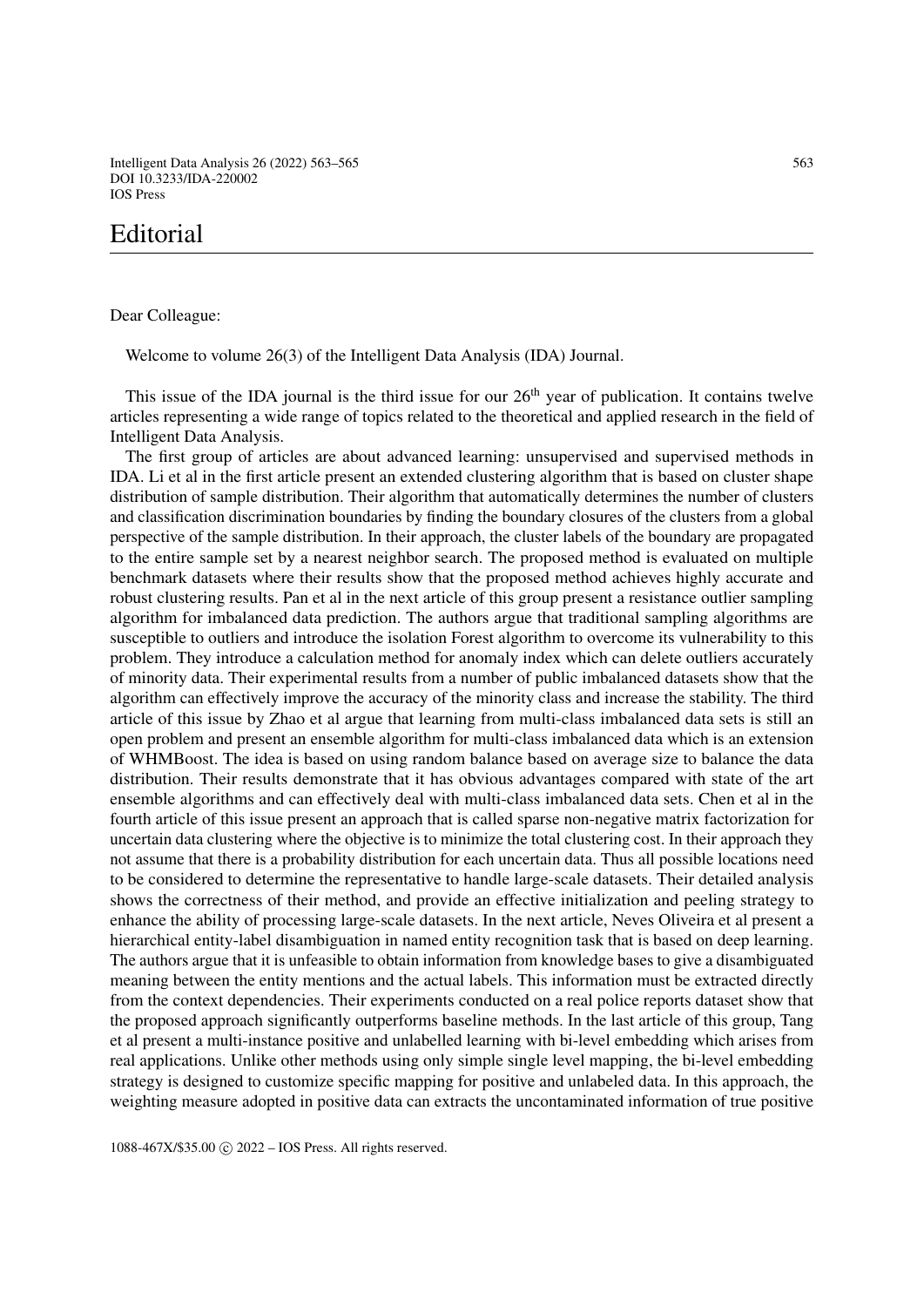## 564 *Editorial*

instances without interference from negative ones. Their experimental results from this research show that their method has better performance than other state-of-the-art methods.

The last group of articles in this issue are about enabling techniques and applied methods in IDA. In the first article of this group Soliman et al propose a transfer learning-based neural learning method that helps to search knowledge graphs to provide probabilistic reasoning between the queries and their results. The problem is formulated as a classification task where graphs are preprocessed to abstract the N-Triples, then encode the abstracted N-triples into a transitional state that is suitable for neural transfer learning. To validate the proposed approach, the authors employ ten-fold cross-validation. Their results have shown that their approach is accurate by acquiring the average accuracy, recall, precision and f-measure. The second article of this group by Naghibi et al introduces an online learning agent system for cost-sensitive automatic topical data acquisition from the Web with minimum bandwidth usage. The proposed method uses online learning topical crawlers to dynamically adapt to the properties of web pages during the crawling process of the target topic, and learn an effective combination of a set of link scoring criteria for that topic. Using standard metrics in empirical evaluation indicates that when non-learning methods show inefficiency, the learning capability of the proposed approach significantly increases the efficiency of topical crawling, and achieves the state of the art results. The next article of this issue Choi et al introduce a deep learning related framework to analyze stock market data using bi-dimensional histogram and autoencoder. Their constructed stock market network represents the latent space of a bi-dimensional histogram, and network analysis is performed to investigate the structural properties of the stock market. The authors demonstrate that the portfolio consisting of stocks corresponding to the peripheral nodes of bi-dimensional histogram network shows better investment performance than other benchmark stock portfolios. In the next article of this group, Guo et al present an integrated model based on feedforward neural network and Taylor expansion for indicator correlation elimination. The idea is based on a generalized n-power correlation and a feedforward neural network to express the relationship between indicators quantitatively and expanded at every sample to eliminate nonlinear relationships. To compare the elimination efficiency, the authors propose the ranking accuracy to measure the distance of the resulting sequence to the benchmark sequence. In the twelfth article of this issue Meghdouri et al argue that compact data models have become relevant due to the massive, ever-increasing generation of data and propose an observers-based data modelling, which is a lightweight algorithm to extract low density data models that are suitable for both static and stream data analysis. The core sets of the proposed approach keep data internal structures while alleviating computational costs of machine learning during evaluation. The authors compare their proposed approach with existing proposals in classification, clustering, and outlier detection where their results show the best trade-off in accuracy, versatility, and speed. And finally, Bostanian et al in the last article of this issue explain that although ensemble learners and deep neural networks are state-of-the-art schemes for classification applications, they suffer from complex structure, need large amount of samples and also require plenty of time to be converged. The authors propose a new orthogonal version of AdaBoost, called ORBoost, in order to desensitize its performance against noisy samples as well as exploiting low number of weak learners. To assess the performance of their proposed ORBoost, the authors apply a large number of repository datasets where the proposed method is compared with existing methods. The achieved results support the significant superiority of ORBoost to the counterparts in terms of accuracy, robustness, number of exploited weak learners and generalization on most of the datasets.

In conclusion, we would like to thank all the authors who have submitted their manuscripts with the results of their excellent applied and theoretical research to be evaluated by our referees and published in the IDA journal. Over the last few years, our submission rate has increased substantially, although